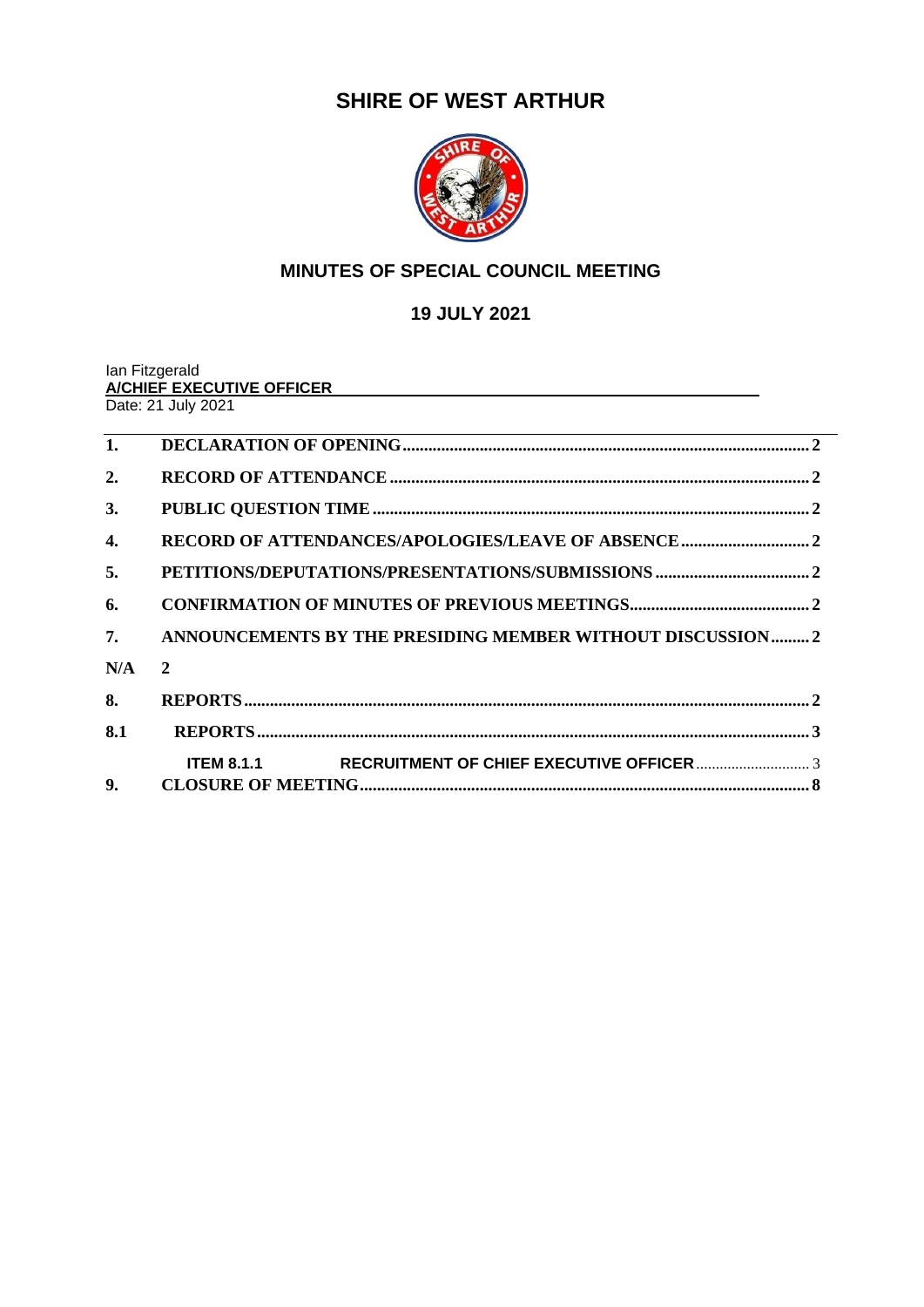# <span id="page-1-0"></span>**1. DECLARATION OF OPENING**

The Presiding Officer, Cr K. King declared the meeting open at 6.01pm.

# <span id="page-1-1"></span>**2. RECORD OF ATTENDANCE**

Cr G Peirce Cr A Squires Cr J McFall Cr M Lloyd

Cr K King Shire President Cr N Morrell **Cr N Morrell Deputy Shire President** 

Ian Fitzgerald **A/Chief Executive Officer** 

**APOLOGIES** Cr N Manuel

- <span id="page-1-2"></span>**3. PUBLIC QUESTION TIME** N/A
- <span id="page-1-3"></span>**4. RECORD OF ATTENDANCES/APOLOGIES/LEAVE OF ABSENCE**
- <span id="page-1-4"></span>**5. PETITIONS/DEPUTATIONS/PRESENTATIONS/SUBMISSIONS** N/A
- <span id="page-1-5"></span>**6. CONFIRMATION OF MINUTES OF PREVIOUS MEETINGS**  N/A
- <span id="page-1-7"></span><span id="page-1-6"></span>**7. ANNOUNCEMENTS BY THE PRESIDING MEMBER WITHOUT DISCUSSION** N/A

#### <span id="page-1-8"></span>**8. REPORTS**

# **NOTE:**

Cr N Morrell voiced concern that the meeting had been called at very short notice with little time to read the agenda.

Cr N Manuel was unable to attend due to short notice and prior commitments.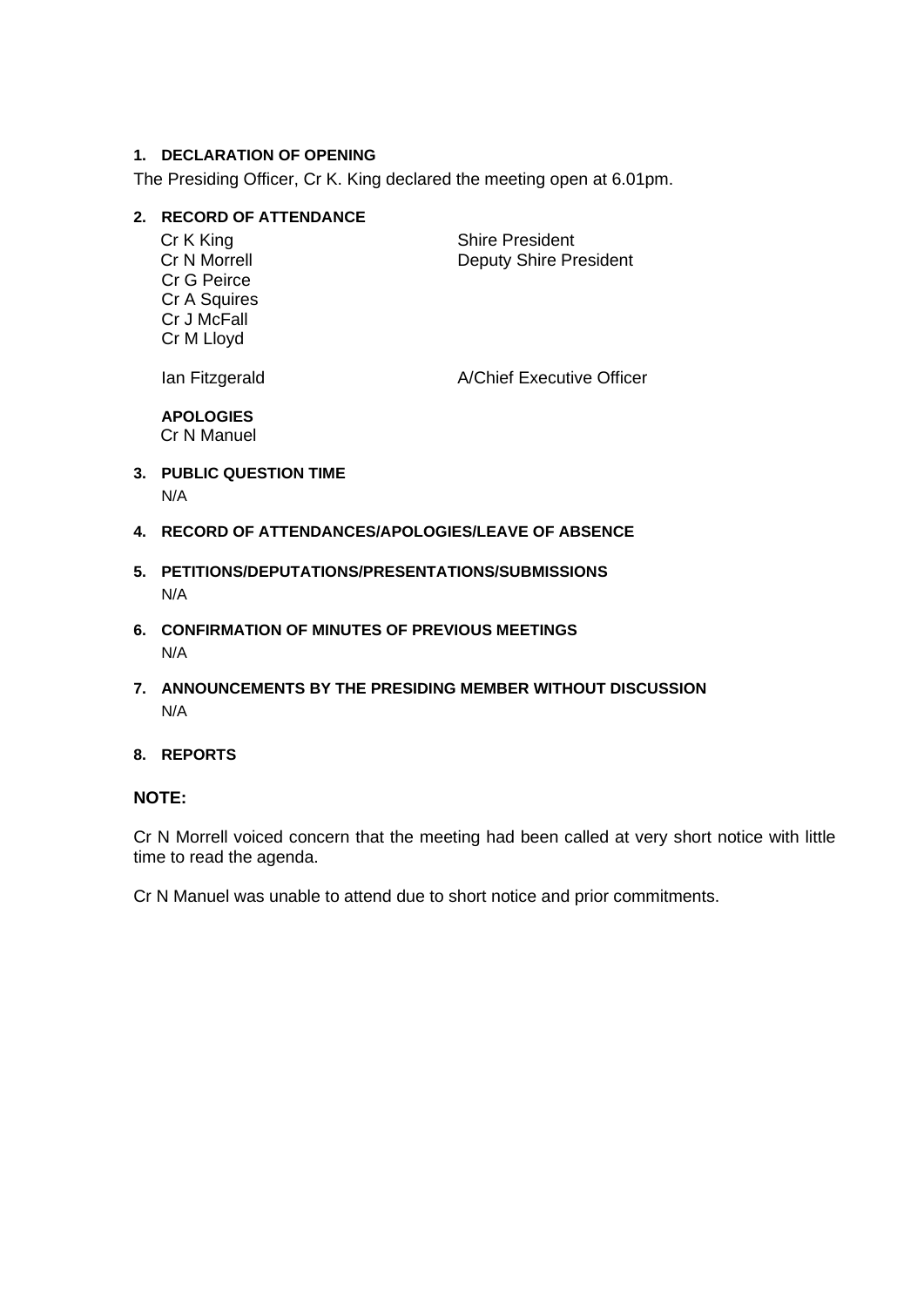#### <span id="page-2-0"></span>**8.1 REPORTS**

#### **PROCEDURAL MOTION**

# **Moved:** Cr M Lloyd **Seconded:** Cr A Squires

That in accordance with Section 5.23(2) of the Local Government Act 1995, the meeting is closed to the members of the public for the following item in accordance with subsection (a) a matter affecting an employee or employees and (b)the personal affairs of any person.

CARRIED 6/0

<span id="page-2-1"></span>

| <b>ITEM 8.1.1</b>              | <b>RECRUITMENT OF CHIEF EXECUTIVE OFFICER</b>                                                             |  |  |
|--------------------------------|-----------------------------------------------------------------------------------------------------------|--|--|
| <b>FILE REFERENCE:</b>         |                                                                                                           |  |  |
| <b>LOCATION/ADDRESS:</b>       | Shire of West Arthur                                                                                      |  |  |
| <b>APPLICANT:</b>              | N/A                                                                                                       |  |  |
| <b>REPORTING OFFICER:</b>      | Ian Fitzgerald - A/CEO                                                                                    |  |  |
| <b>AUTHORISING OFFICER:</b>    | Ian Fitzgerald - A/CEO                                                                                    |  |  |
| <b>ATTACHMENTS:</b>            | a) Recruitment & Selection Panel Draft Terms of<br>Reference<br>b) Quotations from recruiting consultants |  |  |
| <b>DISCLOSURE OF INTEREST:</b> | Nil – author will not be applying for the position                                                        |  |  |
| <b>DATE OF REPORT:</b>         | 19 July 2021                                                                                              |  |  |

# **SUMMARY:**

Council to appoint a:

- a) Chief Executive Officer Recruitment and Selection Advisory Panel including 1 Independent Person;
- b) Agree to Terms of Reference for the Recruitment and Selection Panel; and
- c) Appoint a Recruitment Consultant to assist with the recruiting process.

# **BACKGROUND:**

Council would be aware that due to changes in legislation there is now a requirement for the Local Government to advertise the CEO position and undertake a recruitment and selection processafter each instance where a person has occupied the position for ten (10) consecutive years and their contract is due to expire. This situation applies to the current Shire of West Arthur CEO.

The Acting Chief Executive Officer who commenced in the role on Monday 12<sup>th</sup> July 2021 has, at the request of the Shire President, begun the process of collecting the required information and sought quotes from recruiting consultants that will assist Council in making decisions on the recruitment of the new Chief Executive Officer.

The Acting Chief Executive Officer will not be an applicant for the position.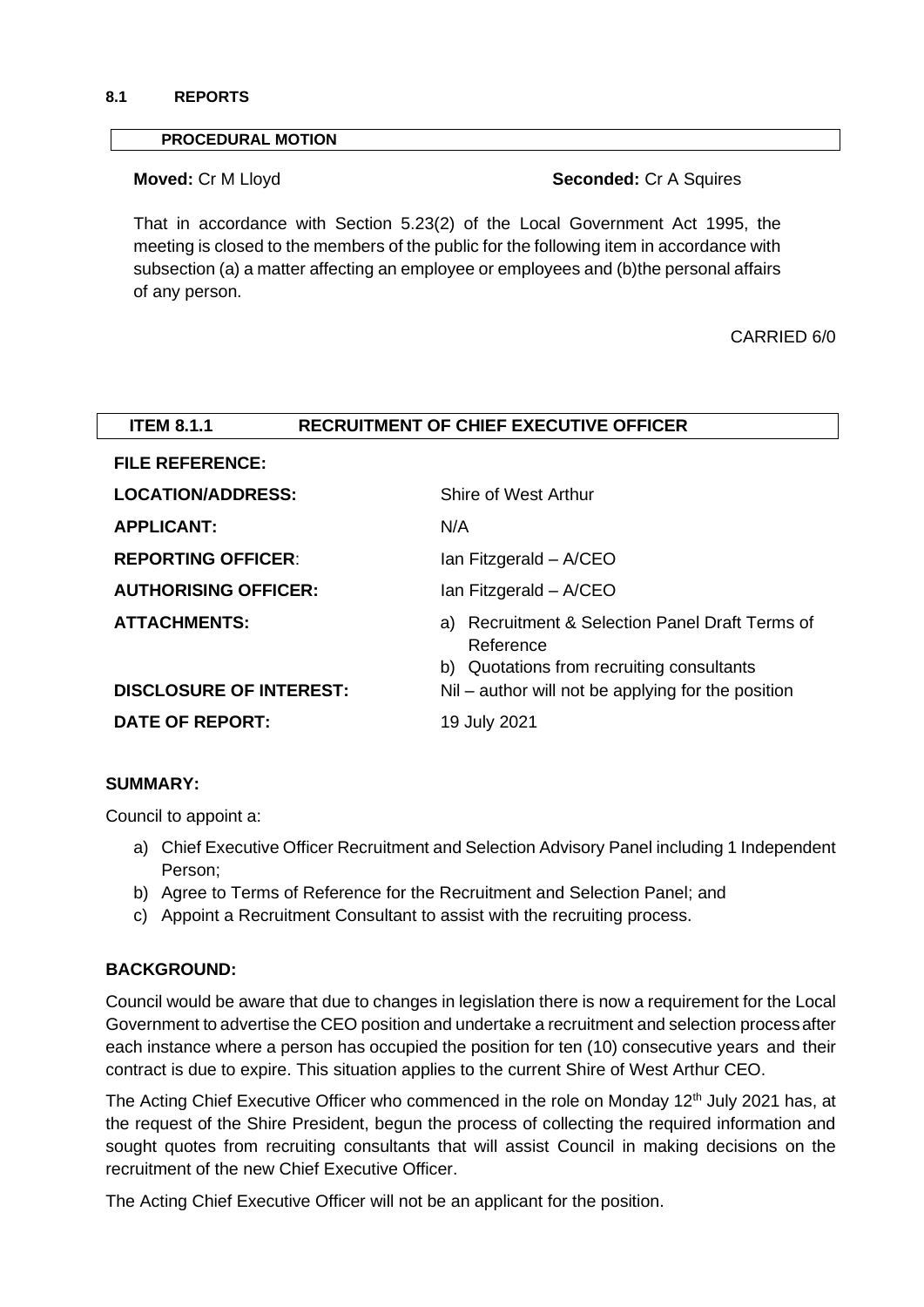# **COMMENT:**

There are a number of statutory requirements that Council are to observe in any recruitment process they undertake for a Chief Executive Officer.

In February 2021, amendments passed to legislation has added additional requirements that Council must observe in the recruitment process including the need for Local Governments to prepare and adopt standards that cover the recruitment, selection, performance review and early termination of Local Government Chief Executive Officers. Council adopted the required standards framework at the April 2021 Council Meeting.

Key features of the regulations relating to recruitment, selection, performance review and early termination of Local Government Chief Executive Officers include the requirements to:

- establish a selection panel comprised of Council members and at least one independent person to conduct the recruitment and selection process for the position of CEO;
- establish a performance review process by agreement between the Local Government and the CEO; and
- conduct a recruitment and selection process where an incumbent CEO has held the position for a period of ten or more consecutive years on expiry of the CEO's contract.

In addition, requirements for advertising vacant CEO positions have been updated to align with amendments to state-wide public notice provisions.

The minimum standard is considered to have been met if:

- a) The Council has identified and agreed to the qualifications and selection criteria necessary to effectively undertake the role and duties of the CEO within that particular Local Government context.
- b) The Council has approved, by absolute majority, the Job Description Form (JDF) which clearly outlines the qualifications, selection criteria and responsibilities of the position. The JDF is made available to all applicants.
- c) The Local Government has established a selection panel to conduct the recruitment and selection process. The panel must include at least one independent person who is not a current elected member, human resources consultant, or staff member of the Local Government.
- d) The Local Government attracts applicants through a transparent, open and competitive process (this is not necessary for vacancies of less than one year). The Local Government must advertise a vacancy for the position of CEO in the manner prescribed.
- e) The Local Government has assessed the knowledge, experience, qualifications and skills of all applicants against the selection criteria.
- f) The Local Government has verified the recommended applicant's work history, qualifications, referees and claims made in their job application.
- g) The appointment is merit-based, with the successful applicant assessed as clearly demonstrating how their knowledge, skills and experience meet the selection criteria.
- h) The appointment is made impartially and free from nepotism, bias or unlawful discrimination.
- i) The Council has endorsed by absolute majority the final appointment.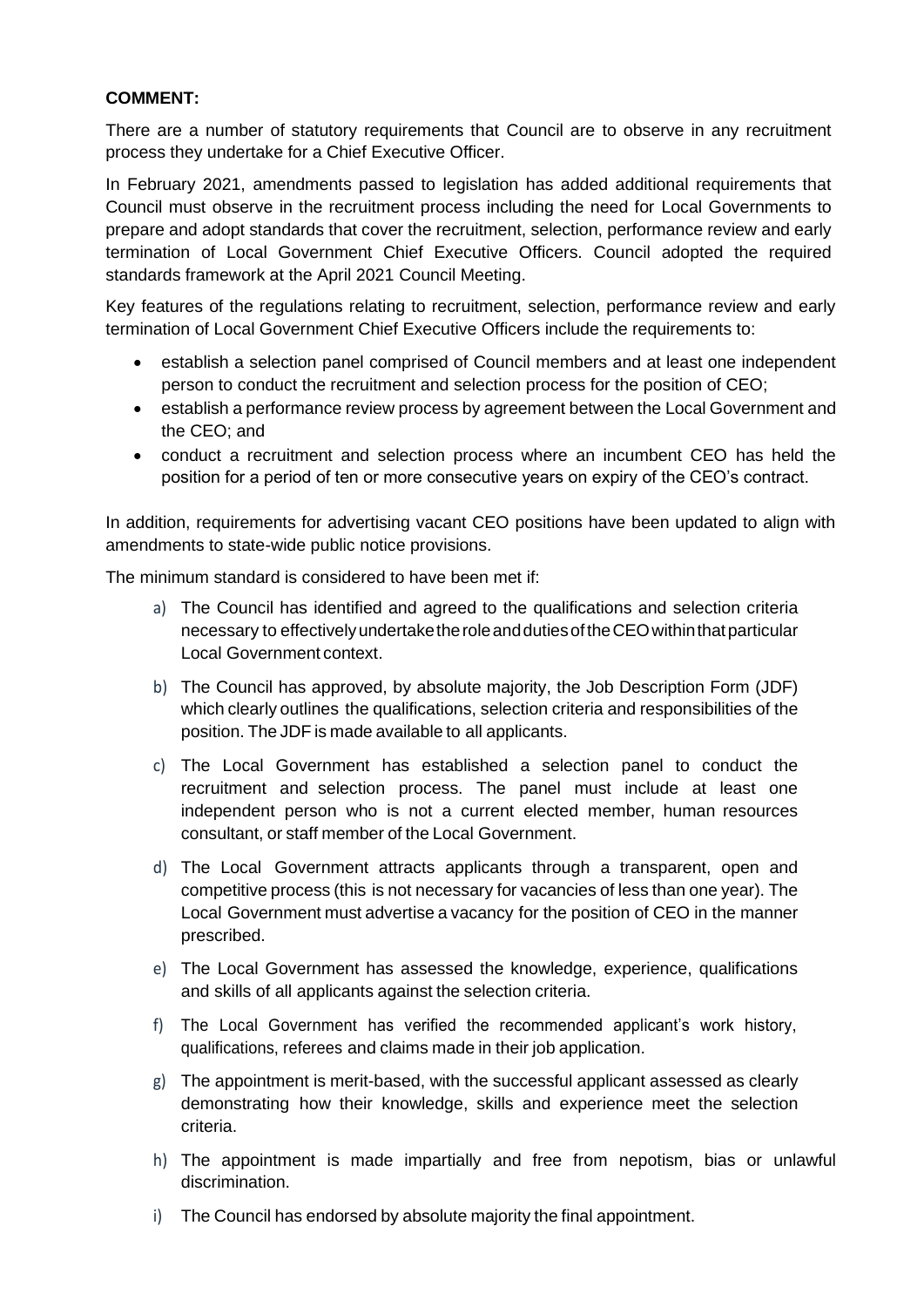- j) The Council has approved the employment contract by absolute majority.
- k) The Local Government re-advertises the CEO position and undertakes a recruitment and selection process after each instance where a person has occupied the position for ten (10) consecutive years.

In keeping with these standards, the *Local Government Act 1995* and associated Regulations, Council is required to make three decisions by absolute majority. These decisions are:

- a) Approve the Job Description Form (JDF) which is to include qualifications, selection criteria and responsibilities of theposition.
- b) The final appointment.
- c) The employment contract.

The *Local Government (Administration) Regulations 1996* also requires the inclusion of at least one independent person on the selection panel.

In consultation with the Shire President the Acting Chief Executive Officer has spoken with Mrs Jenny Goodbourn to ask her to consider joining the Recruitment and Selection Panel as the Independent Person. Mrs Goodbourn currently lives in Wagin and has a distinguished career in Local Government serving many rural and remote Councils as their Chief Executive Officer or Deputy Chief Executive Officer/Manager of Finance and Corporate Services. Mrs Goodbourn therefore has a good understanding of the Chief Executive Officer role, experience in working with Councils and local communities, and also in the recruiting of senior staff to work in Local Government and is considered a well qualified person for the role. The Acting Chief Executive Officer has worked with Mrs Goodbourn both as her supervisor and as a colleague in a regional area.

Mrs Goodbourn has agreed to accept the position if appointed by Council.

To assist Council to progress this matter a draft Terms of Reference for the Recruitment and Selection Panel have been prepared and are submitted for Council's Adoption. The Panel does not have delegated authority from Council and therefore is only able to make Recommendations to Council on the Selection and Recruitment of the Chief Executive Officer.

Council is required to be satisfied with the provisions of the Position Description and the broad Terms of Employment before proceeding to advertise the position and will need to endorse them once developed by the Panel in conjunction with the appointed recruitment consultant.

Council is advised that the Employment Contract negotiated with the successful Applicant must be within Band 4 of the Salaries & Allowances Tribunal. The current remuneration range for a Band 4 Council is \$128,226 - \$201,113.

A Schedule of proposed Timetable for the Recruitment & Selection Process will be developed by the Panel and recruitment consultant and will be presented for Council's information and endorsement.

The Acting Chief Executive Officer requested a quotation from 3 employment consultants experienced in the recruiting of Chief Executive Officers and other executive staff for Local Governments. 2 quotations have been received and are included as attachments to this report. The third consultant has declined to quote due to existing work commitments and inability to dedicate the required time to assist Council.

# **CONSULTATION:**

Shire President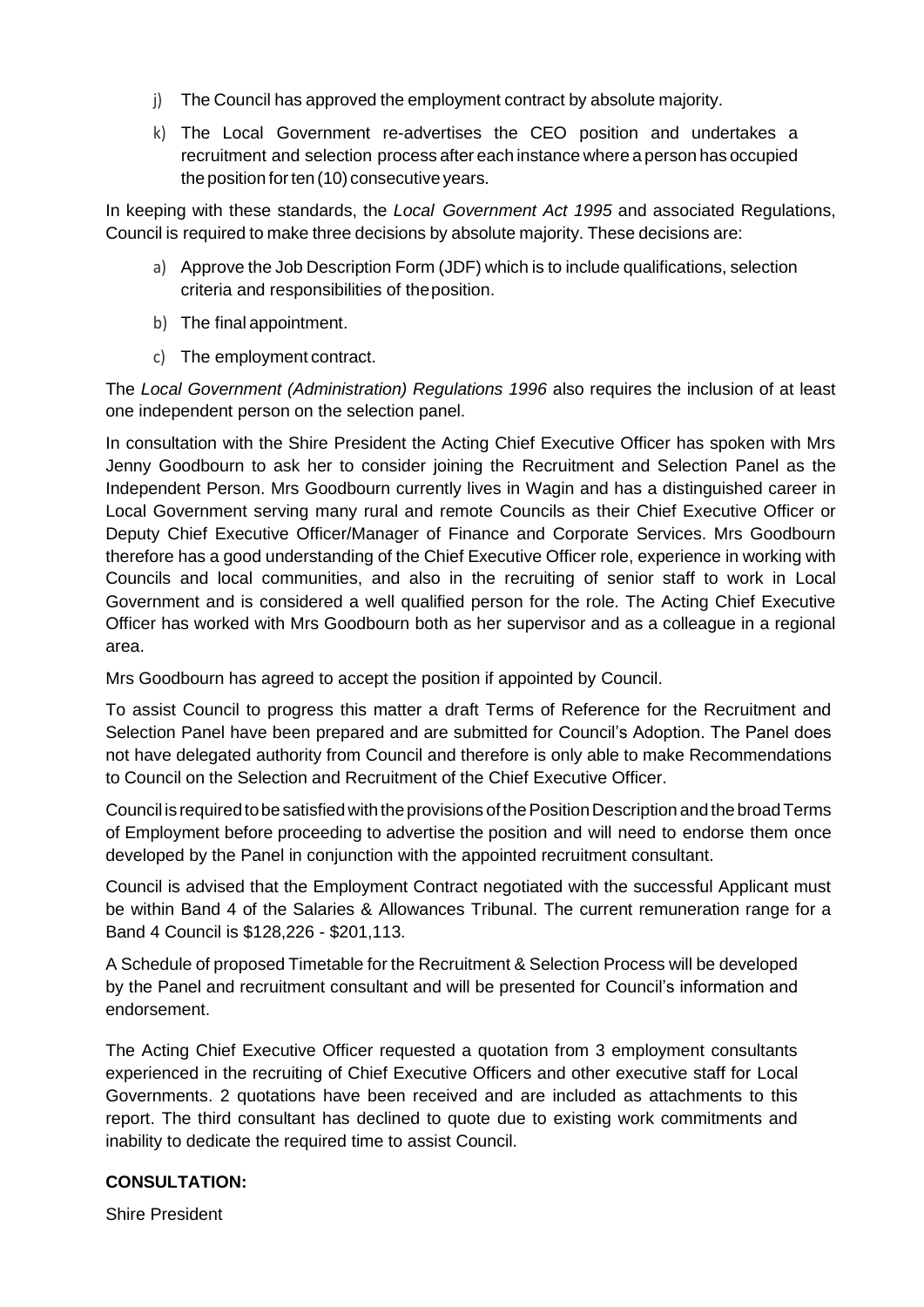Mrs Jenny Goodbourn

Recruitment Consultants

# **STATUTORY ENVIRONMENT:**

*Local Government (Administration) Regulations 1996 as Amended*

# **Part 4 — Local Government employees**

# **18A. Vacancy in position of CEO or senior employee to be advertised (Act s. 5.36(4) and 5.37(3))**

- (1) If a position of CEO, or of a senior employee, of a Local Government becomes vacant, the Local Government must give Statewide public notice of the position unless it is proposed that the position be filled by  $-$ 
	- (a) a person who is, and will continue to be, employed by another Local Government and who will fill the position on a contract or contracts for a total period not exceeding 5 years; or
	- (b) a person who will be acting in the position for a term not exceeding one year.
- (2) The Statewide public notice must contain
	- (a) the details of the remuneration and benefits offered; and
	- (b) details of the place where applications for the position are to be submitted; and
	- (c) the date and time for the closing of applications for the position; and
	- (d) the duration of the proposed contract; and a website address where the job description form for the position can be accessed; and
	- (e) contact details for a person who can provide further information about the position; and
	- (f) any other information that the Local Government considers is relevant.

# **18F. Remuneration and benefits of CEO to be as advertised**

The remuneration and other benefits paid to a CEO on the appointment of the CEO are not to differ from the remuneration and benefits advertised for the position under section 5.36(4).

# **18FA. Model standards for CEO recruitment, performance and termination Act s. 5.39A(1))**

Schedule 2 sets out model standards for Local Governments in relation to the following —

- (a) the recruitment ofCEOs;
- (b) the review of the performance of CEOs;
- (c) the termination of the employment of CEOs.

# **Division 2 — Standards for recruitment of CEOs**

# **5. Determination of selection criteria and approval of job description form**

1) The Local Government must determine the selection criteria for the position of CEO, based on the Local Government's consideration of the knowledge, experience,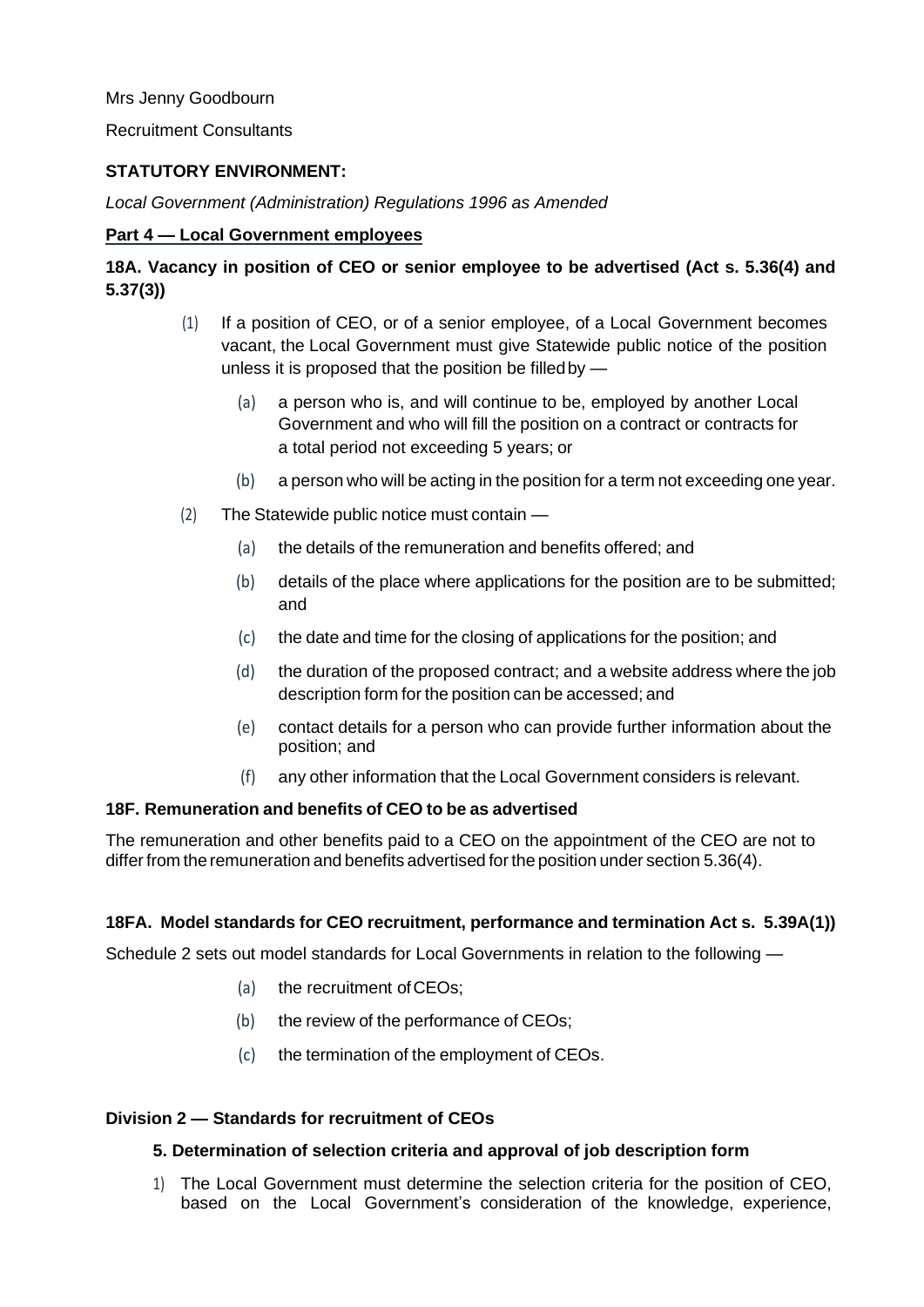qualificationsandskillsnecessaryto effectively perform the duties and responsibilities of the position of CEO of the Local Government.

- 2) The Local Government must, by resolution of an absolute majority of the Council, approve a job description form for the position of CEO which sets out —
	- (a) the duties and responsibilities of the position; and
	- (b) the selection criteria for the position determined in accordance with subclause (1).

# **8. Establishment of selection panel for employment of CEO**

1) In this clause—

*independent person* means a person other than any of the following —

- (a) a Council member;
- (b) an employee of the Local Government;
- (c) a human resources consultant engaged by the Local Government.
- 2) The Local Government must establish a selection panel to conduct the recruitment and selection process for the employment of a person in the position of CEO.
- 3) The selection panel must comprise
	- (a) Council members (the number of which must be determined by the Local Government); and
	- (b) at least 1 independent person.

# **POLICY IMPLICATIONS:**

CEO Standards for CEO Recruitment, Performance and Termination.

#### **FINANCIAL IMPLICATIONS:**

2021/2022 – A provision of \$15,000 has been provided in the 2021/2022 Draft Budget for the projected Recruitment Costs including advertising expense. An allowance has also been made for the reimbursement of relocation expenses, if required.

# **STRATEGIC IMPLICATIONS:**

Strategic Community Plan 2017 - 2027

Governance and Leadership

Goal 5 *-* Through strong leadership and responsible, ethical management the best outcomes will be achieved in partnership with the people of the Shire.

# **VOTING REQUIREMENTS:**

Absolute Majority